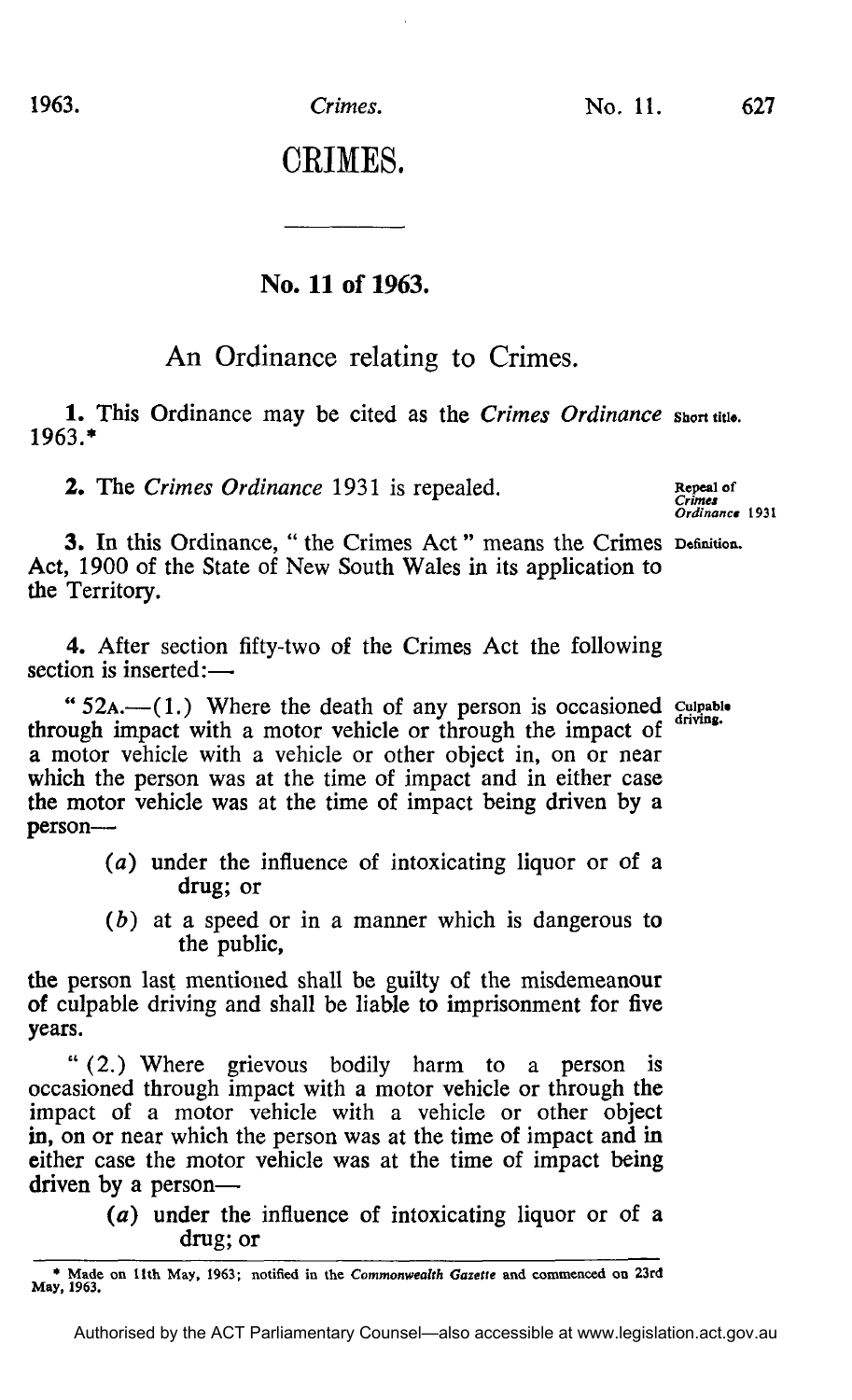## *(b)* at a speed or in a manner which is dangerous to the public,

the person last mentioned shall be guilty of the misdemeanour of culpable driving and shall be liable to imprisonment for three years.

" (3.) It shall be a defence to a charge under this section that the death or the grievous bodily harm occasioned, as the case may be, was in no way attributable to the fact that the person charged was under the influence of intoxicating liquor or of a drug or, as the case may be, to the speed at which or the manner in which the vehicle was driven.

" (4.) This section shall not take away the liability of a person to be prosecuted for or found guilty of murder, manslaughter or any other offence, or affect the punishment which may be imposed for such an offence.

" (5.) A person who has been convicted or acquitted of an offence against this section shall not afterwards be prosecuted for murder or manslaughter or for any other offence under this Act on the same or substantially the same facts, and a person who has been convicted or acquitted of murder or manslaughter or of any other offence shall not afterwards be prosecuted for an offence under this section on the same or substantially the same facts.

" (6.) Upon the trial of a person who is indicted for murder or manslaughter or for an offence under section fifty-three or fifty-four of this Act in connexion with the driving of a motor vehicle by him, the jury may, if they are satisfied that he is guilty of an offence under this section, find him guilty of that offence.

" (7.) Without limiting the generality of the meaning of the expression 'object' that expression, in sub-section (1.) and sub-section (2.) of this section, includes animal, building and structure.".

5. After section ninety of the Crimes Act the following section is inserted:—

Kidnapping.

" $90A$ — $(1)$  Whosoever leads takes or entices away or detains a person with intent to hold him for ransom or for any other advantage to any person shall be liable to imprisonment for twenty years or, if it is proved to the satisfaction of the judge that the person so led taken enticed away or detained was thereafter liberated without having sustained any substantial injury, to imprisonment for fourteen years.

Authorised by the ACT Parliamentary Counsel—also accessible at www.legislation.act.gov.au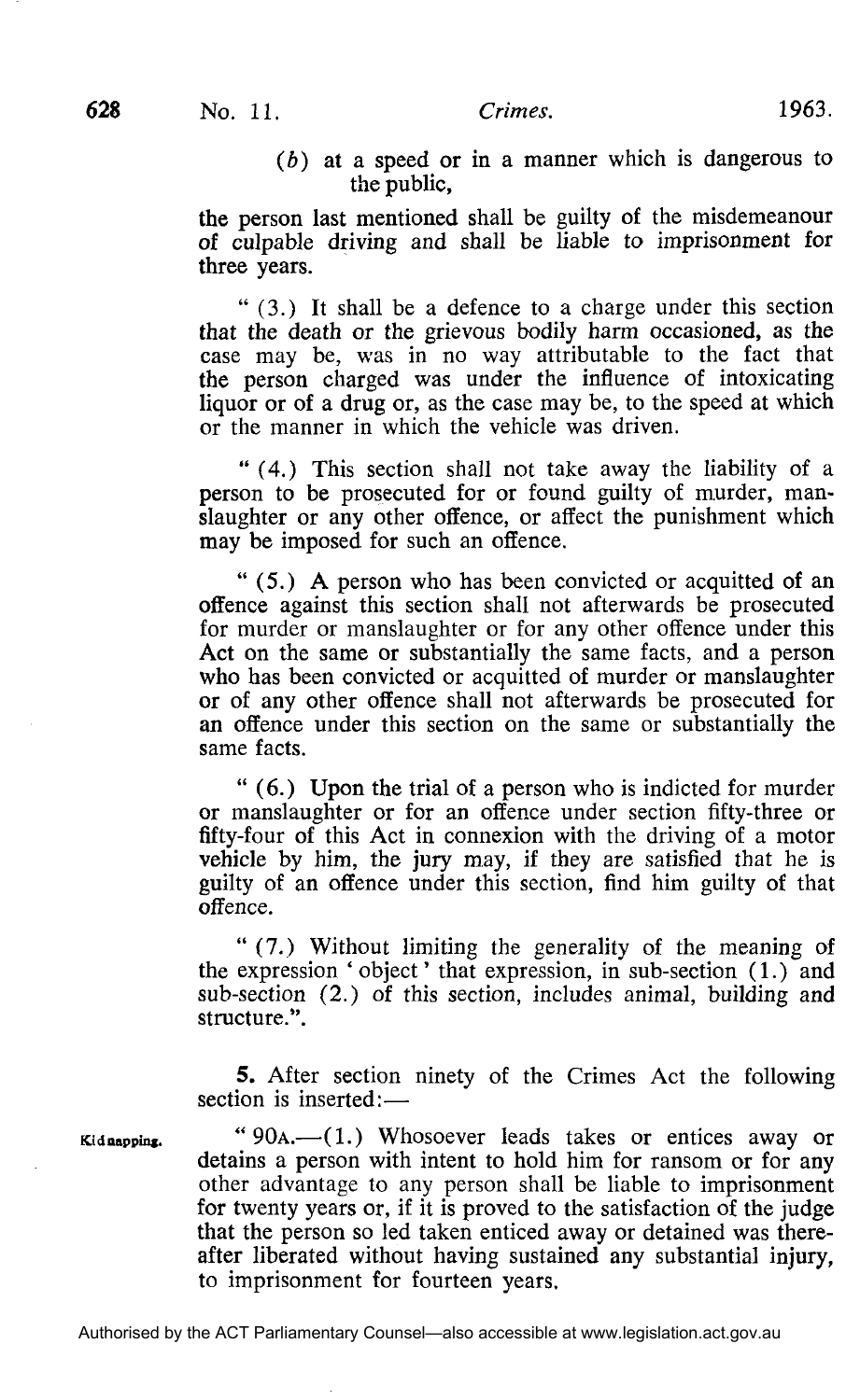" (2.) This section does not apply to a person who, in good faith, claims a right to the possession of the person so led, taken or enticed away or detained.".

6. Sections one hundred and twelve and one hundred and thirteen of the Crimes Act are repealed and the following sections inserted in their stead:—

- 
- "  $112.$  Whosoever—<br> $\overline{a}$  Breaking,  $\overline{a}$  Breaking,  $\overline{a}$  Breaking,  $\overline{a}$ *(a)* breaks and enters any dwelling-house, or any build- house, *&c,*  ing within the curtilage of any dwelling-house and committing and occupied therewith but not being part thereof, or any school-house, shop, warehouse, or counting-house, office, store, garage, pavilion, factory, or workshop, or any building belonging to Her Majesty, or to the Commonwealth, or to any authority established by or under a law of the Commonwealth or the Territory, and commits any felony therein; or
	- *(b)* being in any dwelling-house, or any such building as aforesaid, or any school-house, shop, warehouse, or counting-house, office, store, garage, pavilion, factory, or workshop, or any building belonging to Her Majesty, or to the Commonwealth, or to any authority established by or under a law of the Commonwealth or the Territory, commits any felony therein and breaks out of the same,

shall be liable to imprisonment for ten years.

"113. Whosoever breaks and enters any dwelling-house, Breaking, *&c,*  or any building within the curtilage of any dwelling-house, or house,  $\alpha_c$ ,  $\alpha_c$ ,  $\alpha_c$ ,  $\alpha_c$ ,  $\alpha_c$ ,  $\alpha_c$ ,  $\alpha_c$ ,  $\alpha_c$ ,  $\alpha_c$ ,  $\alpha_c$ ,  $\alpha_c$ ,  $\alpha_c$ ,  $\alpha_c$ ,  $\alpha_c$ ,  $\alpha_c$ ,  $\alpha_c$ ,  $\alpha_c$ ,  $\alpha_c$ ,  $\alpha_c$ ,  $\alpha_c$ ,  $\alpha_c$ ,  $\alpha_c$ any school-house, shop, warehouse, or counting-house, office, with intent store, garage, pavilion, factory, or workshop, or any building felony. belonging to Her Majesty, or to the Commonwealth, or to any felony authority established by or under a law of the Commonwealth or the Territory, with intent to commit felony therein, shall be liable to imprisonment for seven years.". liable to imprisonment for seven years.".

7. Section one hundred and twenty of the Crimes Act is Trial for amended by inserting after the word " embezzlement" the verdict of verdict of the verdict of the verdict of the verdict of the verdict of the verdict of the verdict of the statement. words " or fraudulent misappropriation ".  $\qquad \qquad \text{etc.}$ 

8. After section one hundred and fifty-four of the Crimes Act the following section is inserted:—

"  $154A$ .—(1.) Whosoever, without the consent of the owner unlawfully using another's<br>erson in lawful possession thereof **or person in lawful possession thereof—** 

 $(a)$  takes and uses, or takes for the purpose of using, a vehicle or boat; or a vehicle or boat; or

felony.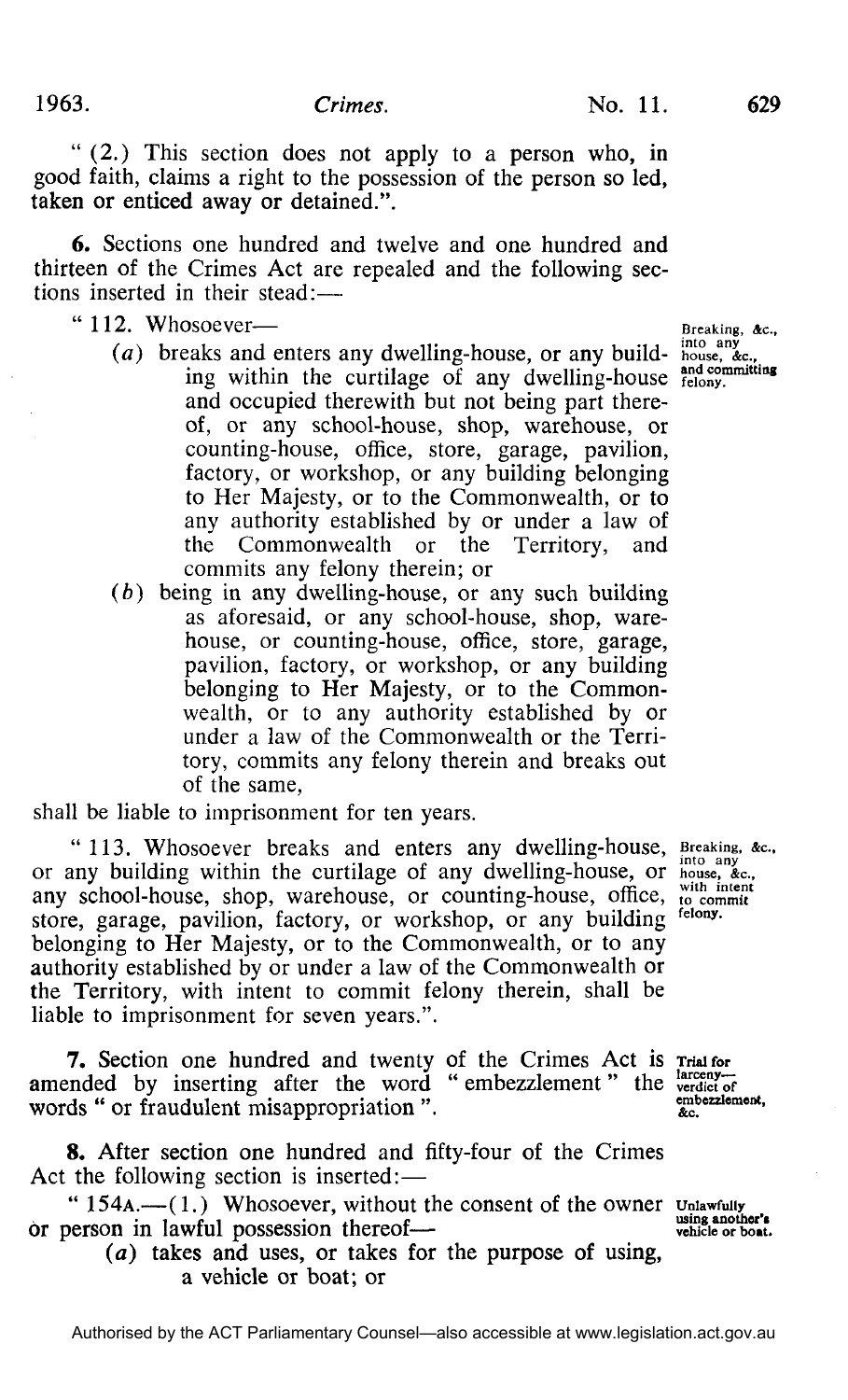**(ft)** takes a vehicle or boat for the purpose of secreting the same, or obtaining a reward for the restoration or pretended finding thereof, or for any other fraudulent purpose,

shall be deemed to be guilty of larceny, and may be convicted thereof upon an indictment for simple larceny.

- " (2.) In this section—
	- (a) ' vehicle' includes a cart, waggon, cab, carriage, aeroplane or other aircraft, motor car, caravan, trailer, motor lorry, motor or other bicycle, grader or tractor; and
	- *(b)* 'boat' includes launch, yacht, raft or pontoon.".

9. After section one hundred and seventy-eight of the Crimes Act the following section is inserted:—

**Fraudulent misappropria-tion of moneys collected or received.** 

" 178A.—(1.) A person who, having, whether before or after the commencement of this section, collected or received money or a valuable security upon terms requiring him to deliver or account for or pay to a person the whole or a part of—

- *(a)* such money, valuable security or the proceeds thereof; or
	- *(b)* the balance of such money, valuable security or the proceeds thereof after any authorized<br>deductions or nayments have been made deductions or payments have been thereout,

fraudulently misappropriates to his own use or the use of any other person, or fraudulently omits to account for or pay the whole or a part of such money, valuable security, or proceeds, or the whole or a part of such balance in violation of the terms on which he collected or received such money or valuable security, shall be liable to imprisonment for seven years.

" (2.) For the purposes of this section, any such money, valuable security, or proceeds thereof, or any balance thereout shall be deemed to be the property of the person who authorized the collection or receipt of the money or valuable security or from whom the money or valuable security was received notwithstanding that the accused may have been authorized to make a deduction thereout on his own behalf, or a payment thereout to another person, or to mix such money, valuable security, or proceeds thereof, or such balance with his own moneys.".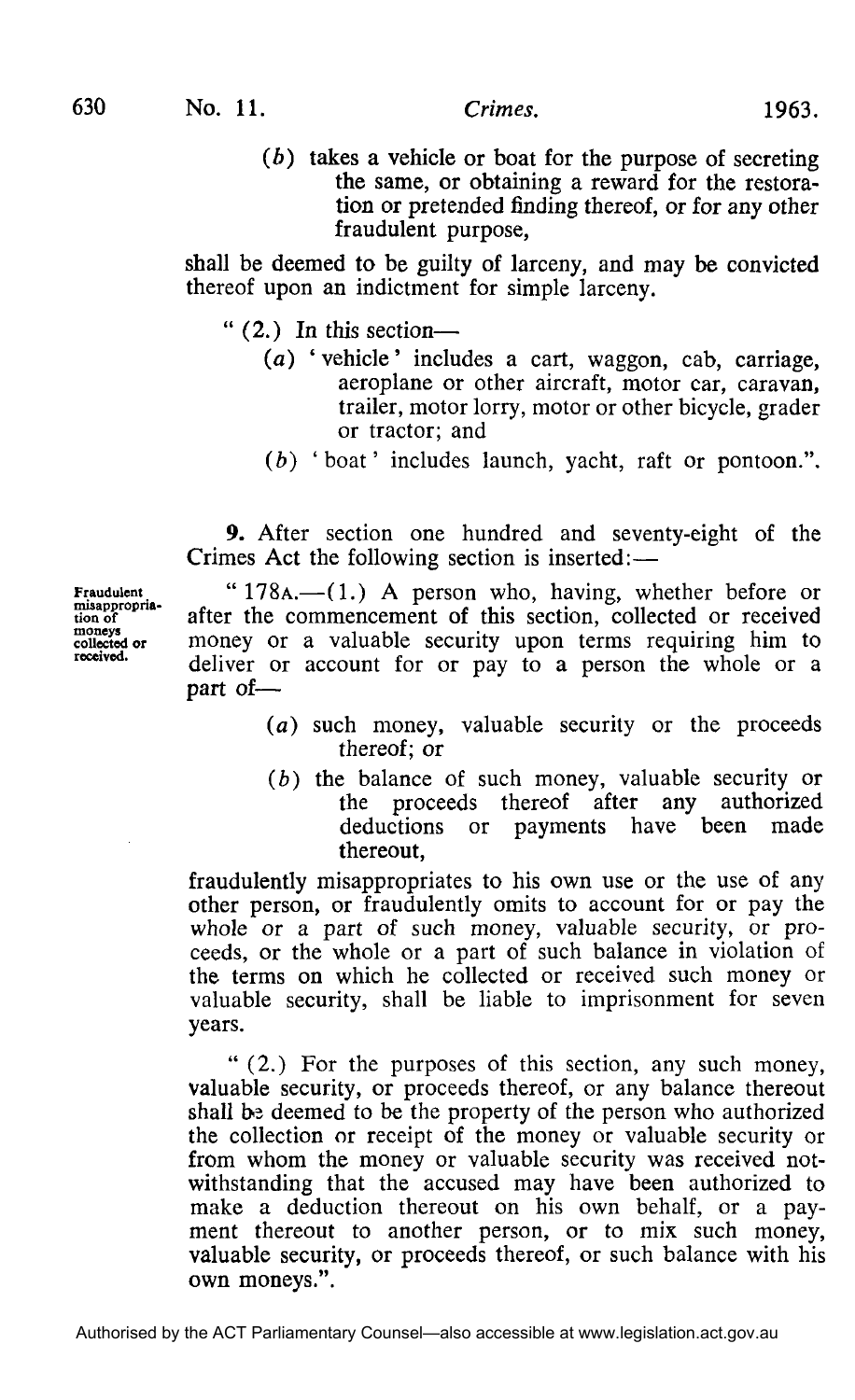10. Section one hundred and seventy-nine of the Crimes False Act is amended by inserting after the word " pretence " (first occurring) the words " or by any wilfully false promise ".

11. Section one hundred and eighty of the Crimes Act is causing amended by inserting after the word "pretence" (first occur- by false ring) the words " or by any wilfully false promise ".

12. Section one hundred and eighty-two of the Crimes Act Accused may be is amended by inserting after the word " pretence " (first charge of false occurring) the words " or by any wilfully false promise ".  $\frac{\text{preences, ac}}{\text{though property}}$ 

13. Section one hundred and eighty-three of the Crimes Act is repealed and the following section inserted in its stead:—

" 183. Where, on the trial of a person for obtaining pro- Trial for<br>ty by a false pretence or by a wilfully false promise, &c., verdict of perty by a false pretence or by a wilfully false promise, or partly by a false pretence and partly by a wilfully false promise, it appears that he obtained the property in such manner as to amount in law to larceny or fraudulent misappropriation, the jury may acquit him of the offence charged, and find him guilty of simple larceny, or of larceny as a clerk, or servant, or a person employed in the Public Service, or of fraudulent misappropriation, as the case may be, and he shall be liable to punishment accordingly.".

14. Section one hundred and ninety-six of the Crimes Act setting fire to is amended by inserting after the word " dwelling-house  $\frac{d}{dx}$  knowing  $\frac{d}{dx}$ . (wherever occurring) the words ", vehicle or aircraft". **person therein**.

**15.** Section one hundred and ninety-seven of the Crimes setting fire to Act is amended by inserting after the word " dwelling-house "  $\frac{d}{dp}$  a person being (wherever occurring) the words ", vehicle or aircraft".  $\frac{\text{therefore}}{\text{a church}}$ 

16. Section one hundred and ninety-eight of the Crimes setting fire to Act is amended by inserting after the word " dwelling-house "  $\frac{\text{central outer}}{\text{building}}$ , &c. the words ", vehicle or aircraft".

17. Section two hundred of the Crimes Act is amended by Setting fire omitting the words " hereinbefore mentioned " and inserting in buildings. their stead the words " mentioned in sections one hundred and ninety-six to one hundred and ninety-nine both inclusive ".

18. Section two hundred and one of the Crimes Act is setting fire amended by inserting after the word " building" (wherever  $\frac{1}{2}$  or adjacent occurring) the words ", vehicle or aircraft".  $\qquad \qquad \text{&c}$  to buildings,

19. Section two hundred and two of the Crimes Act is Attempt to set amended by inserting after the word " building" the words  $\frac{\text{fire to '}}{\text{building}}$ ,  $\alpha_c$ . ", vehicle, aircraft".

pretences, &c.

**pretence, Ac.** 

**obtained partly by a**  , false promise.

**larcency.**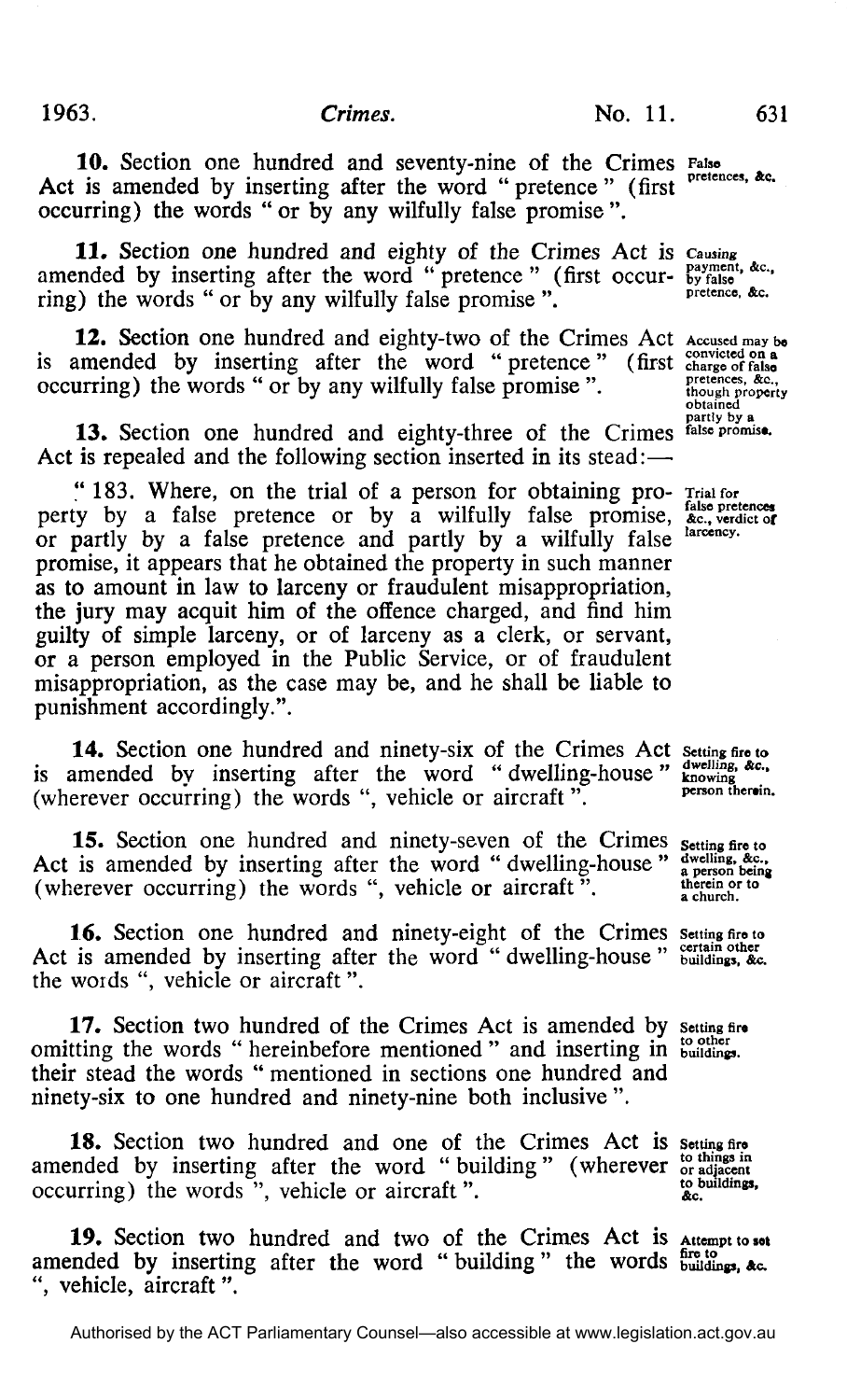20. Section two hundred and three of the Crimes Act is amended—

- *(a)* by inserting after the word " dwelling-house " the words ", vehicle or aircraft"; and
	- *(b)* by inserting after the word " whatsoever " the words ", vehicle or aircraft ".

21. Section two hundred and four of the Crimes Act is amended-

- *(a)* by inserting after the word " building " (first occurring) the words ", vehicle or aircraft "; and
- *(b)* by inserting after the word "building" (second occurring) the words ", vehicle, aircraft".

22. Sections three hundred and sixty-five and three hundred and sixty-six of the Crimes Act are repealed and the following sections inserted in their stead:—

"365.—(1.) Where, before trial, or at any stage of a trial, it appears to the court that the indictment is defective, the court shall make such order for the amendment of the indictment as the court thinks necessary to meet the circumstances of the case, unless, having regard to the merits of the case, the required amendments cannot be made without injustice.

" (2.) Where, before trial, or at any stage of a trial, the court is of opinion that a person accused may be prejudiced or embarrassed in his defence by reason of being charged with more than one offence in the same indictment, or that for any other reason it is desirable to direct that the person should be tried separately for one or more offences charged in an indictment, the court may order a separate trial of a count or counts of such indictment.

" (3.) Where, before trial, or at any stage of a trial, the court is of opinion that the postponement of the trial of a person accused is expedient as a consequence of the exercise of a power of the court under this Act to amend an indictment or to order a separate trial of a count, the court shall make such order as appears necessary.

" (4.) Where an order of the court is made under this section for a separate trial, or for the postponement of a trial—

> *(a)* if such an order is made during a trial, the court may order that the jury are to be discharged from giving a verdict on the count or counts the trial of which is postponed, or on the indictment, as the case may be;

**Orders for amendment of indictment. separate trial and postponement of trial.** 

**Destroying or damaging a bouse, &c, with gun powder.** 

**Attempting to destroy building, &c, with gun powder.**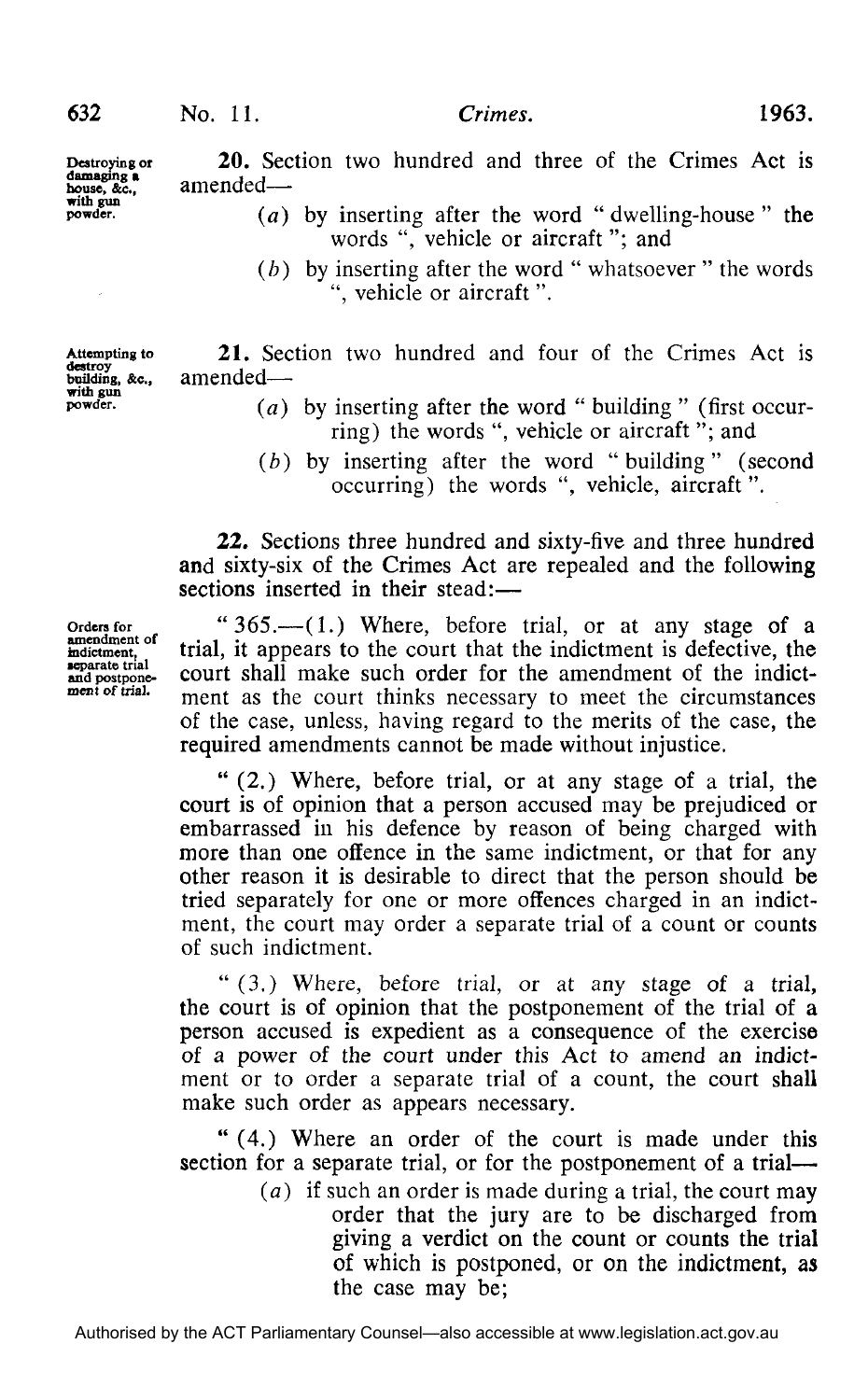- *(b)* the procedure on the separate trial of a count and the procedure on the postponed trial shall be the same in all respects (if the jury has been discharged), as if the trial had not commenced; and
- (c) the court may make such order as to admitting the accused person to bail and as to the enlargement of recognizances and otherwise as the ourt thinks fit.

" (5.) A power of the court under this section shall be in addition to and not in derogation of any other power of the court for the same or similar purposes.

" 366. Where an indictment is amended, a note of the order Amended amendment shall be endorsed on the indictment, and the indictment for amendment shall be endorsed on the indictment, and the indictment in its amended form shall be treated as the indictment for the purposes of the trial and for the purposes of all proceedings in connection therewith or consequent thereon.".

23. Section four hundred and forty-two of the Crimes Act is repealed and the following section inserted in its stead:—

"442.-(1.) Where by a section of this Act an offender Provision for is made liable to penal servitude for life or to penal servitude sentences *of*  or imprisonment for a fixed term, the judge may nevertheless than those pass a sentence of either penal servitude or imprisonment of less duration.

" (2.) The last preceding sub-section does not prevent the awarding of hard labour or solitary confinement, or whipping, where authorized by law, or the directing of the offender to enter into recognizances to keep the peace and be of good behaviour.

" (3.) Where, by any section of this Act, an offender is made liable to a fine of any fixed amount, the judge may nevertheless inflict a fine of less amount.".

**24.** Section four hundred and seventy-seven of the Crimes  $\frac{List}{E}$  of is amended— Act is amended—

> $(a)$  by inserting in paragraph  $(f)$ , after the words " one hundred and sixty-nine,", the words " one hundred and seventy-eight A,".

25. Section four hundred and ninety-nine of the Crimes Act is repealed and the following section inserted in its stead:—

"  $499$ .  $- (1)$  A person who obtains a certificate of dis-certificate or missal under section four hundred and ninety-eight, or, who, bar to other having been convicted under sections four hundred and ninety-

, proc

fixed.